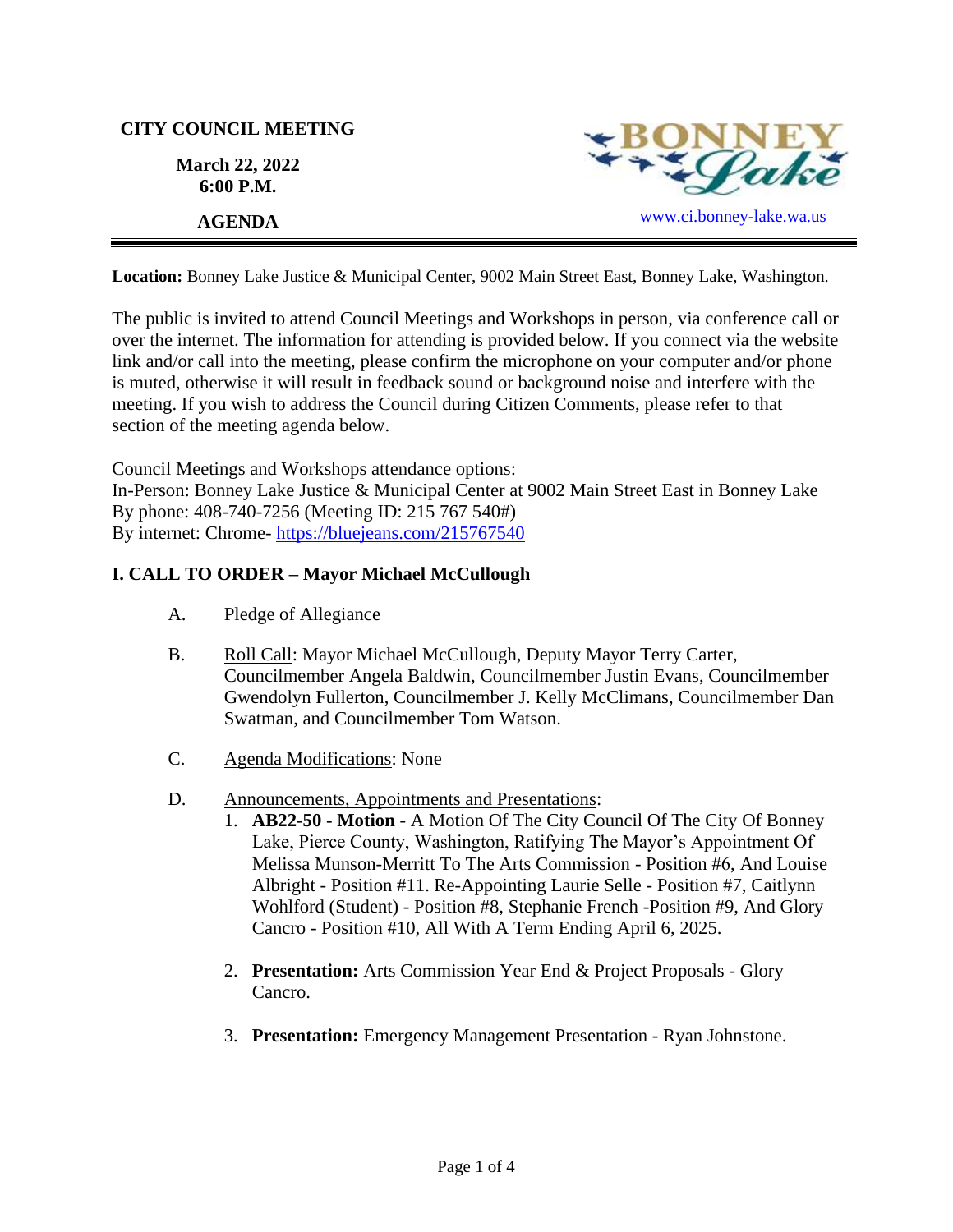## **II. PUBLIC HEARINGS, CITIZEN COMMENTS & CORRESPONDENCE:**

#### A. Public Hearing: None

#### B. Citizen Comments:

*Citizen comments can be made in-person, by phone or virtually during this portion of the meeting. Comments are limited to 5 minutes. Those planning to comment via phone or virtually will need to sign up prior to the meeting in order to comment. When signing up, please provide your name, your screen name, and phone number (for callers), either by email to clerk@cobl.us or by mail to Attn: City Clerk, 9002 Main Street East., Ste 125, Bonney Lake, WA 98391.*

*You may call or email to register to speak as well at 253-862-8602, however, those calls must be received by 5:00 pm. During the meeting, your name will be called when it is your turn. Your microphone will be activated, and you will be able to comment. Those physically appearing at the Council meeting to speak during citizen comments do not need to sign up but will be asked to state their name and address for the meeting record. With the ability of the public to address the Council via phone, virtually or in-person, the City Clerk's Office will no longer accept citizen comments to be read by staff into the record.*

C. Correspondence: None

### **III. COUNCIL COMMITTEE REPORTS:**

- A. Finance Committee: None
- B. Community Development Committee: None
- C. Public Safety Committee: None
- D. Other Reports: None

### **IV. CONSENT AGENDA:**

*The items listed below may be acted upon by a single motion and second of the City Council. By simple request to the Chair, any Councilmember may remove items from the Consent Agenda for separate consideration after the adoption of the remainder of the Consent Agenda items.*

- A. **Approval of Corrected Minutes:** March 1, 2022, Council Workshop and March 8, 2022, Council Meeting
- B. **Approval of Accounts Payable and Utility Refund Checks/Vouchers:** Accounts Payable check/vouchers #90995 - 91057 and wire transfers #25102754, #2022020901, #2022020902, #2022030101, #2022030201, #2022030202, #2022030203, #2022030204, #2022030205 and #2022030301 in the amount of \$400,048.45.
- C. **Approval of Payroll:** February 16 28, 2022 for checks #34570-34578 including Direct Deposits and Electronic Transfers totaling \$789,945.44.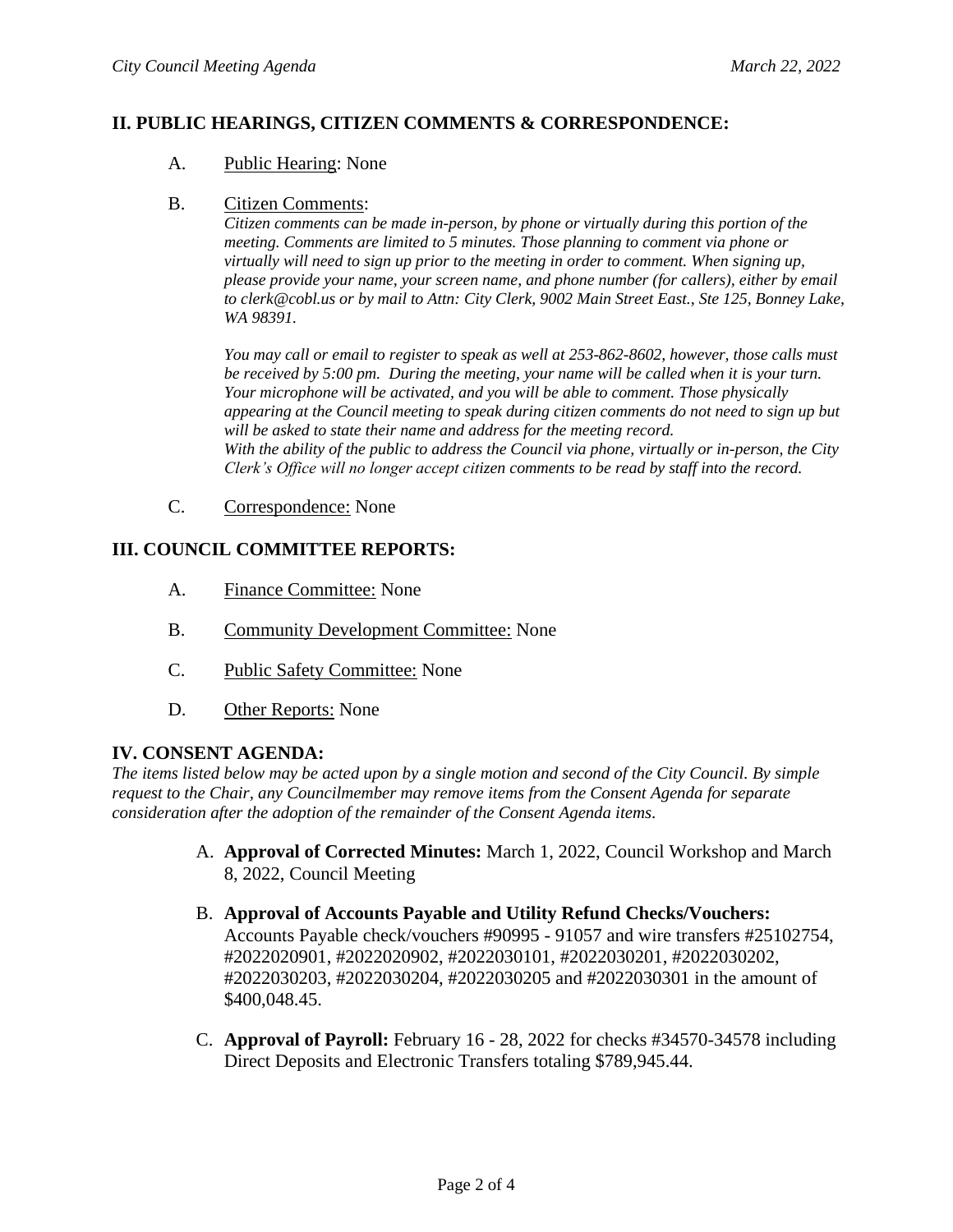- D. **AB22-18 - Resolution 3014** A Resolution Of The City Council Of The City Of Bonney Lake, Pierce County, Washington, Authorizing The Mayor To Sign An Interlocal Agreement With The Washington State Patrol, Pierce County Sheriff's Office, King County Prosecutor's Office, And The Municipalities Of Auburn, Buckley, Federal Way, Kent, Lakewood, Puyallup, Redmond, Tacoma, Tukwila And The Port Of Seattle To Participate In The Puget Sound Auto Theft Task Force.
- E. **AB22-28 - Resolution 3021** A Resolution Of The City Council Of The City Of Bonney Lake, Pierce County, Washington, Authorizing The Mayor To Sign The Supplement Work Agreement With LDC, Inc. For The Comprehensive Plan Periodic Update Policy Gap Analysis.
- F. **AB22-39 - Resolution 3027** A Resolution Of The City Council Of The City Of Bonney Lake, Pierce County, Washington, Authorizing A Professional Services Agreement With Parametrix For Support To Prepare Bid Documents For The Rehabilitation Of The Wet Well At LS-20.
- G. **AB22-40 - Resolution 3028** A Resolution Of The City Council Of The City Of Bonney, Lake, Pierce County, Washington Authorizing The Mayor To Sign A Memorandum Of Understanding With The Bonney Lake Police Guild Granting A Retention Bonus For Commissioned Members and CSO's.
- H. **AB22-42 - Resolution 2973**  A Resolution Of The City Of Bonney Lake, Washington, Authorizing The Mayor To Sign An Interlocal Agreement Between The City Of Bonney Lake, Washington And The City Of Sumner, Washington For Building Inspection Services.
- I. **AB22-48 - Resolution 3032** A Resolution Of The City Council Of The City Of Bonney Lake, Pierce County, Washington, Authorizing The Mayor To Sign The Supplement Work Agreement With LDC, Inc. For The 2022 Development Code Maintenance Amendments.
- J. **AB22-51 - Resolution 3033** A Resolution Of The City Council Of The City Of Bonney Lake, Pierce County, Washington, Authorizing The Chief Of Police To Accept A Grant From The Washington State Attorney General's Office For The Purchase Of A Refrigeration Unit.
- K. **AB22-46 - Motion** A Motion Of The City Council Of The City Of Bonney Lake, Pierce County, Washington, To Accept As Complete The SR410 Storm/Swale Improvements Project With CCT Construction, Inc.
- L. **AB22-49 - Motion -** A Motion Of The City Council Of The City Of Bonney Lake, Pierce County, Washington, To Accept As Complete The 2021 Sewer Manhole Rehabilitation With Sun Coast Environmental NW Inc.